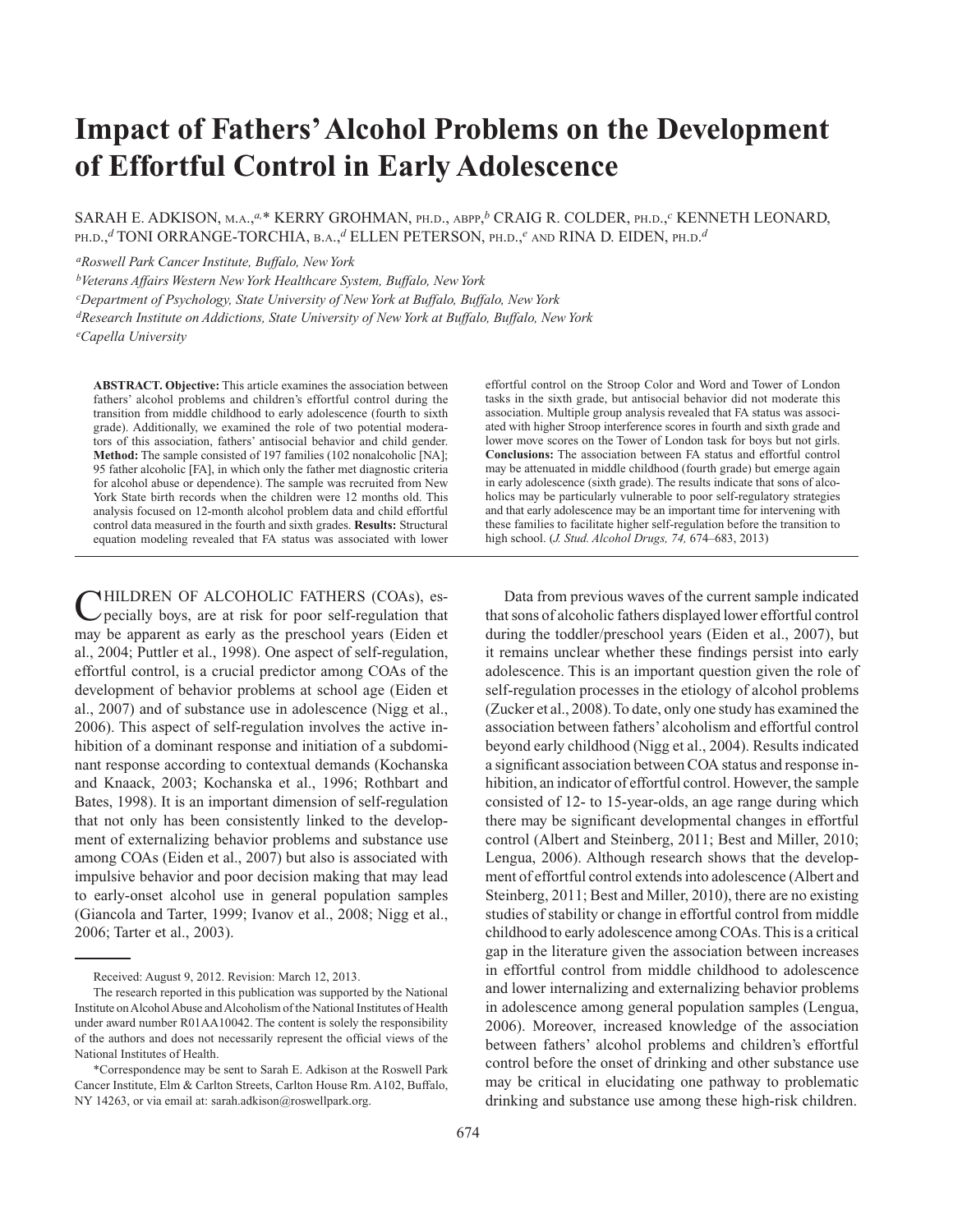The literature on COAs also highlights the heterogeneity in outcomes within this high-risk group (Loukas et al., 2003). Fathers' alcohol problems often co-occur with other disorders such as antisocial behavior. Results from the Michigan Longitudinal Study (Fitzgerald et al., 2002) indicated that children from antisocial alcoholic families exhibited significantly poorer trajectories for behavior problems (Puttler et al., 1998) and poor response regulation (a concept closely linked to effortful control) in adolescence (Nigg et al., 2004) compared with non-antisocial alcoholic families. Thus, the cumulative genetic and environmental risk posed by the cooccurrence of alcohol problems and antisocial behavior may be particularly significant with regard to the development of effortful control.

 Gender may also be an important consideration because there are significant gender differences in the development of self-regulation (Vohs and Baumeister, 2011). In a metaanalysis outlining gender differences in temperament, the authors found that girls were better able to regulate their behavior and inhibit their actions than boys (Else-Quest et al., 2006). Others have noted that boys were more vulnerable to biological and environmental risk compared with girls (Lewis and Kestler, 2012). Boys of alcoholic fathers displayed poor effortful control in the preschool period (Eiden et al., 2004) and have been reported to be at greater risk for a developmental trajectory toward externalizing problems and substance use compared with girls (Carbonneau et al., 1998; Loukas et al., 2003; Tarter et al., 1997; Zucker et al., 1995). No research to date has assessed whether this gender difference in effortful control extends into middle childhood or early adolescence.

 The purpose of this study was to examine the association between fathers' alcohol problems and children's effortful control during the transition from middle childhood to early adolescence (fourth to sixth grade). A related goal was to examine the role of two potential moderators of this association, fathers' antisocial behavior and child gender. We hypothesized that COAs would exhibit lower levels of effortful control from fourth to sixth grade than would children of nonalcoholic fathers, and that this association would be stronger for boys compared with girls. We also expected that fathers' antisocial behavior would moderate this association such that sons of fathers with both alcohol problems and high levels of antisocial behavior would exhibit the lowest levels of effortful control from fourth to sixth grades.

#### **Method**

## *Participants*

 The initial sample consisted of 227 families (111 girls, 116 boys) with 12-month-old infants. These families were classified into two groups at the time of recruitment: the

nonalcoholic group consisting of parents with no or few alcohol problems and the alcohol problem group with families in which at least one parent met a diagnosis for alcohol abuse or dependence  $(n = 125)$ . Within the alcoholic group at recruitment, 76% of the families had only the father (*n* = 95) who met criteria for alcohol abuse or dependence, 6% had only the mother who met criteria for alcohol abuse or dependence  $(n = 7)$ , and 18% had both parents who met criteria for alcohol abuse or dependence  $(n = 23)$ . Given the study hypotheses regarding the potential effects of fathers' alcohol problems and antisocial behavior, families in which only the father met diagnostic criteria for alcohol abuse or dependence were included in this study. Thus, the final sample consisted of 197 families, with 102 in the nonalcoholic (NA) group and 95 in the father alcoholic (FA) group. The study was approved by the University at Buffalo Social Science Institutional Review Board.

 The majority of parents in the study were White (92%), approximately 6% were Black, and 2% were Hispanic, Native American, or other. Parental education ranged from less than a high school degree to postgraduate degree, with more than half of the mothers (59%) and fathers (54%) having completed some post–high school education. Annual family income ranged from \$4,000 to \$100,000 (U.S. dollars), with the mean income  $$43,626(SD = $20,937)$ . The mother's age at recruitment ranged from 21 to 41 years  $(M = 30.8, SD =$ 4.40) and the fathers' from 21 to 58 years (*M* = 33.14, *SD* = 5.94). All of the mothers were living with the father of the infant in the study at the initial assessment, and most parents (88%) were married to each other.

#### *Procedure*

 The names and addresses of families were obtained from the New York State birth records for Erie County. Parents who indicated an interest in the study were screened by telephone with regard to sociodemographic characteristics and other eligibility criteria. Parents were primary caregivers and cohabitating since the infant's birth. Women who reported drinking moderate to heavy amounts of alcohol during pregnancy were excluded from the study to control for potential fetal alcohol effects. During the telephone screen, mothers were administered the Family History Research Diagnostic Criteria for alcoholism with regard to their partners' drinking (Andreasen et al., 1987), and fathers were screened with regard to their alcohol consumption, problems, and treatment. Because we had a large pool of families potentially eligible for the nonalcoholic group, once a family was recruited into the alcohol problem group, they were matched with a nonalcoholic family on race/ethnicity, maternal education, child gender, parity, and marital status. The sample was predominantly White (informed written consents were obtained from both parents, and child assents were obtained in fourth and sixth grade).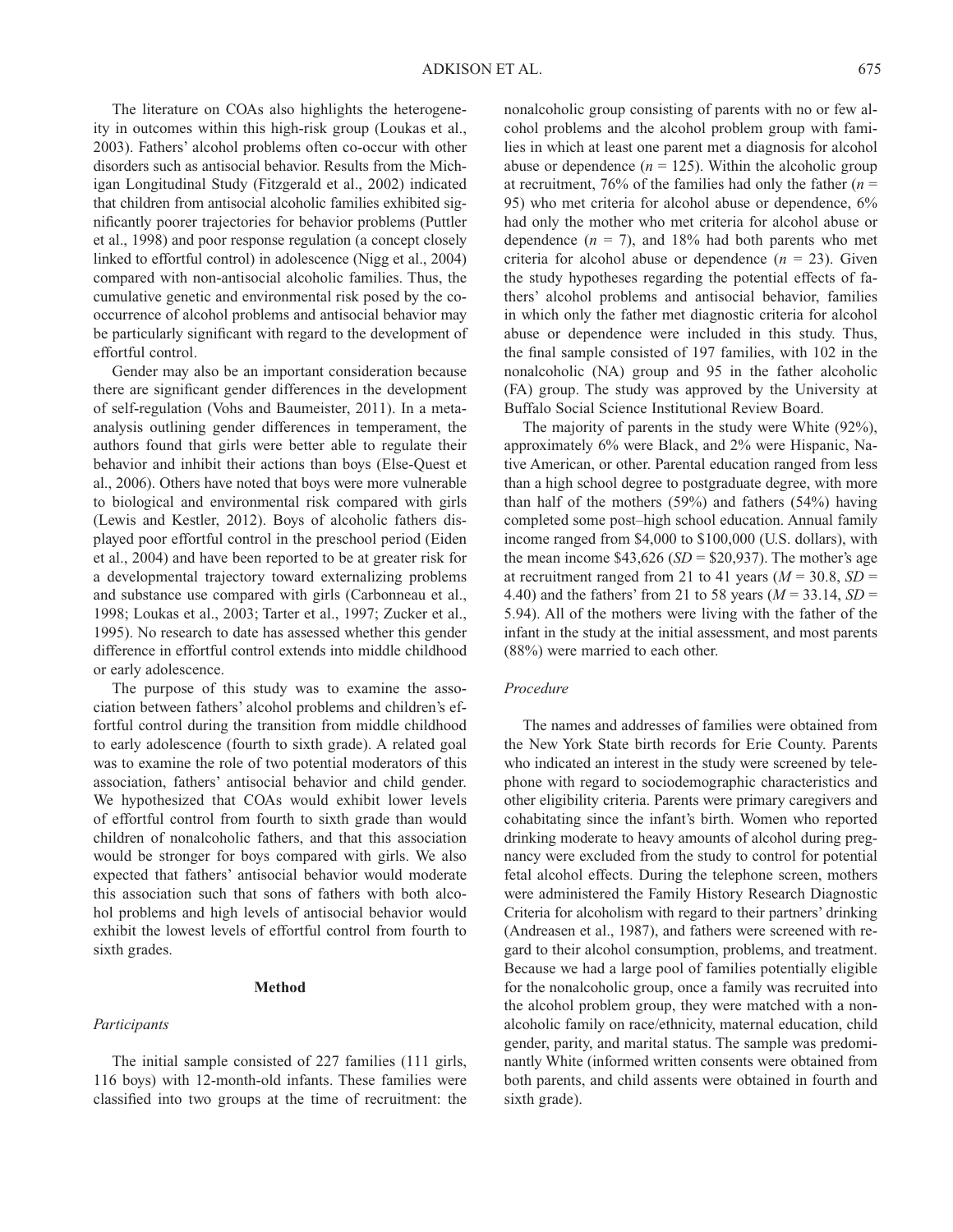Families were assessed at seven different child ages (12, 18, 24, and 36 months; kindergarten [5–6 years of age]; fourth grade  $[9-10$  years of age]; and sixth grade  $[11-12]$ years of age]). Extensive observational assessments with both parents and children were conducted at each age. This article focuses on 12-month alcohol problem data and effortful control data in the fourth and sixth grades. Families were compensated for their time in the form of gift cards, toys, and monetary compensation.

## *Measures*

*Parental alcohol problems.* The University of Michigan Composite International Diagnostic Interview (UM-CIDI) adapted to a self-report questionnaire (Anthony et al., 1994) was used to assess alcohol abuse and dependence at 12 months. Several questions of the UM-CIDI were reworded to evaluate "how many times" a problem was experienced instead of whether it happened "very often." For abuse criteria, recurrent alcohol problems were described as those occurring at least three to five times in the past year or one to two times in three or more problem areas. In addition to the screening criteria *Diagnostic and Statistical Manual of Mental Disorders, Fourth Edition* (DSM-IV; American Psychiatric Association, 2000), criteria for alcohol abuse and dependence diagnoses for current alcohol problems (in the past year at 12 months) were used to assign final diagnostic group status (American Psychiatric Association, 2000). Fathers were assigned to the alcohol problem group if they met one or more of the following: (a) Research Diagnostic Criteria for alcoholism according to maternal report on the screening interview (Andreasen et al., 1986); (b) acknowledged having a problem with alcohol or having been in treatment for alcohol problems, was currently drinking, and had at least one alcohol-related problem in the past year; or (c) indicated having alcohol-related problems in three or more areas in the past year or met DSM-IV criteria for abuse or dependence in the past year based on the UM-CIDI.

*Antisocial behavior.* We used a modified, 28-item version of the Antisocial Behavior Checklist (Eiden et al., 2004; Zucker and Noll, 1980) to assess paternal antisocial behavior when the infant was 12 months old. Fathers were asked to rate their frequency of involvement in aggressive and antisocial activities over the course of their lifetime with a 4-point Likert scale ranging from 1 = *never* to 4 = *often* (e.g., shoplifted, taken part in a robbery, been question by police, defaulted on a debt). The scores were summed to create a composite score for antisocial behavior. Higher scores indicate higher levels of antisocial behavior. The internal consistency of the 28-item measure in the current sample was quite high ( $\alpha$  = .90).

*Stroop Color and Word Test.* The Stroop (Golden, 2003) is a measure of effortful control defined as the ability to monitor response conflict by suppressing a dominant response in order to carry out an alternative response (Kochanska et al., 1996; Nigg et al., 2002; Rothbart et al., 1994). In this task, children are asked to read a list of 100 items on a page as quickly as possible. There are three pages: The first is a list of words, the second is a series of ink color blocks, and the third is a series of incongruent color-word pairings (e.g., the word *green* written in blue ink). Because reading is an automatic response, one must inhibit the desire to read the word and instead name the ink color. Interference was calculated by subtracting the color score from the color-word score (CW − C) and then converting the score to a *t* score such that higher scores reflect higher levels of interference (Golden, 2003) and lower effortful control. Low levels of interference are indicative of an ability to successfully inhibit the dominant response and reflect higher levels of effortful control.

*Tower of London.* The Tower of London (TOL; Shallice, 1982) task is designed to evaluate inhibitory response processes and planning ability in children and adults by evaluating executive planning function. In this task, the participant and examiner use identical boards with three rods of different height. The examiner sets up the goal position on the examiner board. The participant is asked to move the balls from the starting arrangement to the goal position in as few moves as possible while adhering to three restrictions: (a) move only one ball at a time, (b) do not place a ball outside of the pegs, and (c) the tallest peg can hold only three balls, the middle peg two balls, and the shortest peg one ball. The primary measure of executive planning was the total move standard score (Culbertson and Zillmer, 2001). The total move score was the difference between the number of moves required to achieve the goal position and the number of moves taken for each trial, summed across all trials. This was then converted to a standard score that considered age and/or grade such that a higher standard score reflected better planning ability and effortful response processes.

*Stop-Signal Reaction Time (SSRT).* During the SSRT, participants performed a forced-choice reaction time test in which they were instructed to respond quickly to a go signal and inhibit their response when presented with a stop signal (Logan, 1994). SSRT is calculated by subtracting the mean stop delay (the delay between the stop signal and go signal) from the mean reaction time (the average response time for the go signal). Higher SSRT scores reflect less efficient effortful control, whereas lower SSRT scores reflect better effortful control. The data were checked for three conditions to ensure that the scores were valid: (a) mean reaction time was at least 200 ms, (b) the correct key was pressed at least 70% of the time, and (c) participants failed to stop pressing the key when the stop signal was presented between 20% and 80% of the time. This resulted in exclusion of 21% of cases in the fourth grade and 9% in the sixth grade from the analysis. Slower reaction times represent higher effortful control. For a complete description of this task, see the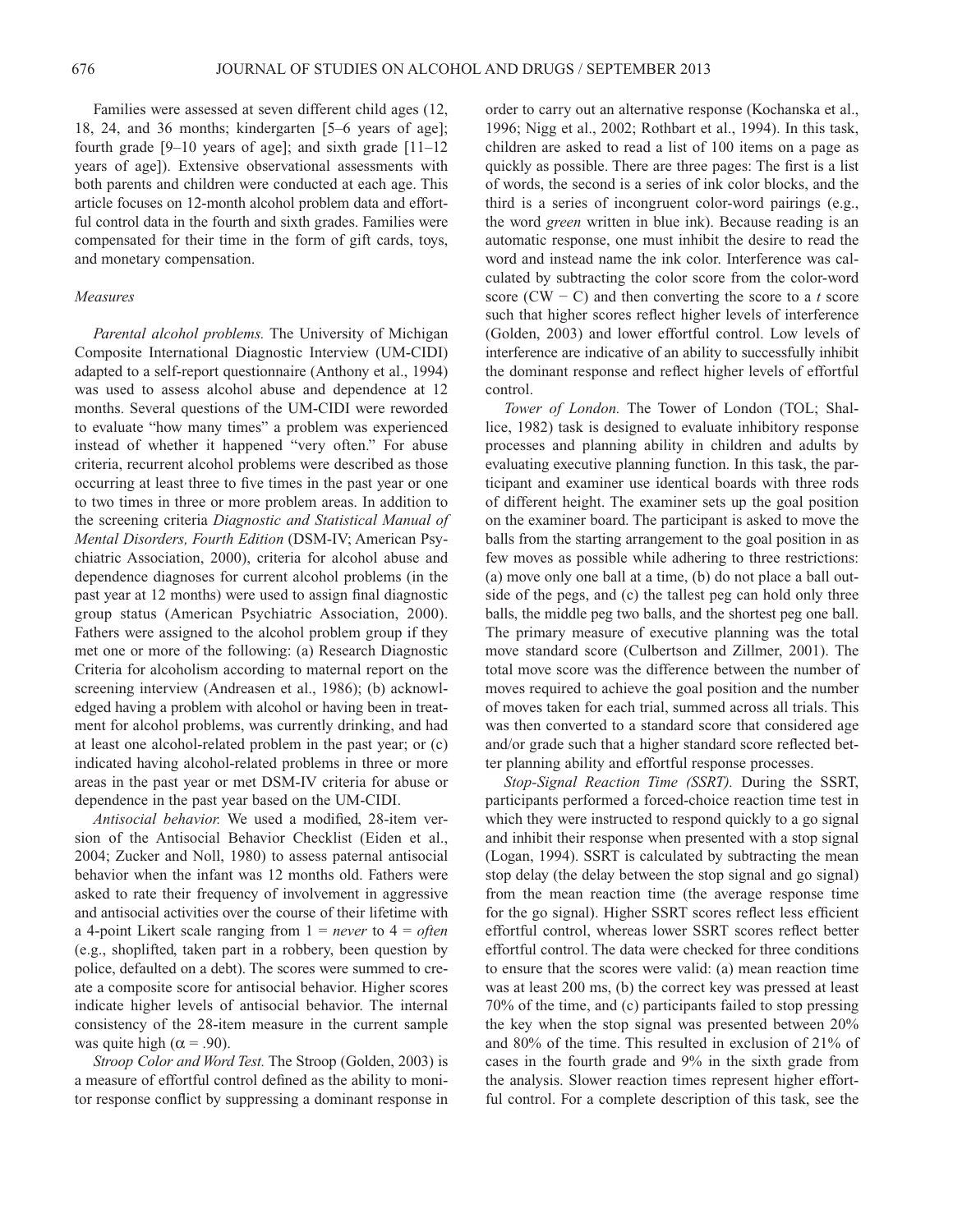stop-signal paradigm manual (Logan, 1994). Comparisons between participants who were and were not omitted for poor data quality suggested no significant differences on demographic and study variables.

 As would be expected of any longitudinal study involving multiple family members, there were incomplete data for some participants at one or more of the assessment points included in this study. Of the 197 participants in the final sample, all provided complete data at the time of recruitment regarding alcohol use and demographic characteristics. At the fourth-grade visit, 140 children provided usable data on the TOL task, 145 on the Stroop Color and Word (Stroop) task, and 111 on the SSRT task. There were no significant differences between those with missing versus complete data on alcohol-group status, child gender, or demographics on the TOL and SSRT tasks. Children in the FA group were significantly more likely to provide data on the Stroop task at the fourth-grade assessment,  $\chi^2(1, n = 197) = 3.86$ ,  $p = .05$ . At the sixth-grade assessment, 140 participants provided data for the TOL and Stroop tasks and 123 for the SSRT. There were no significant differences in alcohol-group status, child gender, or demographics between those with missing versus complete data at sixth grade.

## *Data analytic approach*

 Analyses of variance (ANOVAs) and *t* tests were used to examine group differences on demographic variables and the effortful control variables. Structural equation modeling (SEM) was used to test all hypotheses. All SEM analyses were conducted using Mplus (Version 4.0; Muthén and Muthén, 1998–2006). We first tested a measurement model for effortful control with three measured indicators at each age, the Stroop, TOL, and SSRT tasks. However, the fit of this model was poor, and results indicated that these three measures of effortful control did not load on a single latent factor. Thus, all model testing was conducted using the measured indicators as the endogenous variables. Full-information maximum likelihood estimation procedures were used, and standardized parameter estimates are presented. Multiple group analyses were used to examine moderation by gender and fathers' antisocial behavior. These models were tested by comparing fully unconstrained with fully constrained models. The  $\Delta \chi^2$ was used as an omnibus test of differences across groups. Given a significant  $\Delta \chi^2$ , we used nested models approach to locate group differences in path coefficients.

## **Results**

We first examined differences in descriptive and demographic information across alcohol-group status. At the sixth-grade assessment, 20% of mothers were no longer living with the child's biological father. Of these, 12% were in the FA group and 8% were in the NA group. Chi-square analysis revealed that this difference was not statistically significant ( $p > .10$ ). There were also no group differences in the amount of time that mothers and fathers spent with their children. At the sixth-grade assessment, one mother and three (2%) fathers reported having treatment for alcoholrelated problems within the past 12 months. Five percent of mothers and 6% of fathers received treatment for psychological problems, and one father had treatment for other drug-related problems. Given these very small rates of treatment, there were no significant differences across groups.

 We also evaluated the alcohol and illicit drug use of children in fourth and sixth grades to ensure that the effortful control variables represented functioning before the onset of alcohol or other drug use. Overall, 31.2% of the sample had some experience with alcohol (28.6% in the FA group, 33.8% in the NA group) at the sixth-grade assessment. Approximately 11% of children reported having had more than a few sips of alcohol, but only  $2\%$  ( $n = 3$ ) reported having had a whole glass at a special occasion. Of those who reported having had more than a few sips, only one participant reported having alcohol without a parent's permission, and one reported having had one or fewer drinks in the last 30 days. No participants reported having more than a glass, and no participants regularly used alcohol. As above, there were no significant differences in reporting having more than a few sips of alcohol by alcohol-group status or gender, possibly because of the small endorsement rates. No participants reported using other drugs in the fourth grade. One participant in the FA group and one in the NA group reported having used a drug other than marijuana in the sixth grade. Thus, these adolescents were in the early stages of substance use characterized by limited use as would be expected given the age of the sample.

 ANOVA or chi-square analyses were used to examine if alcohol-group status was significantly associated with the following variables at recruitment: age, education, number of hours worked, marital status, and child gender. The analyses revealed that fathers in the FA group were less educated, *F*(1, 195) = 9.68, *p* < .01, (*M* = 13.4 and 14.4 years of education,  $SD = 1.9$  and 2.4, for the FA and NA groups, respectively); worked fewer hours, *F*(1, 194) = 4.85, *p* < .05, (*M* = 39.4 and 44.1 hours,  $SD = 17.2$  and 12.3 for the FA and NA groups, respectively); and were less likely to be legally married,  $\chi^2(1, n = 193) = 8.266$ ,  $p = .00$ , than fathers in the NA group (84% vs. 96% in the FA and NA groups, respectively). There were no group differences on age and child gender.

 Group differences in fathers' alcohol consumption, alcohol problems, and children's effortful control measures in fourth and sixth grade for boys and girls are presented in Table 1.  $T$  tests indicated that no significant differences were present between COAs and children of nonalcoholic fathers for the effortful control variables. Given gender differences in effortful control in this sample at earlier ages (Eiden et al., 2004), we also examined group differences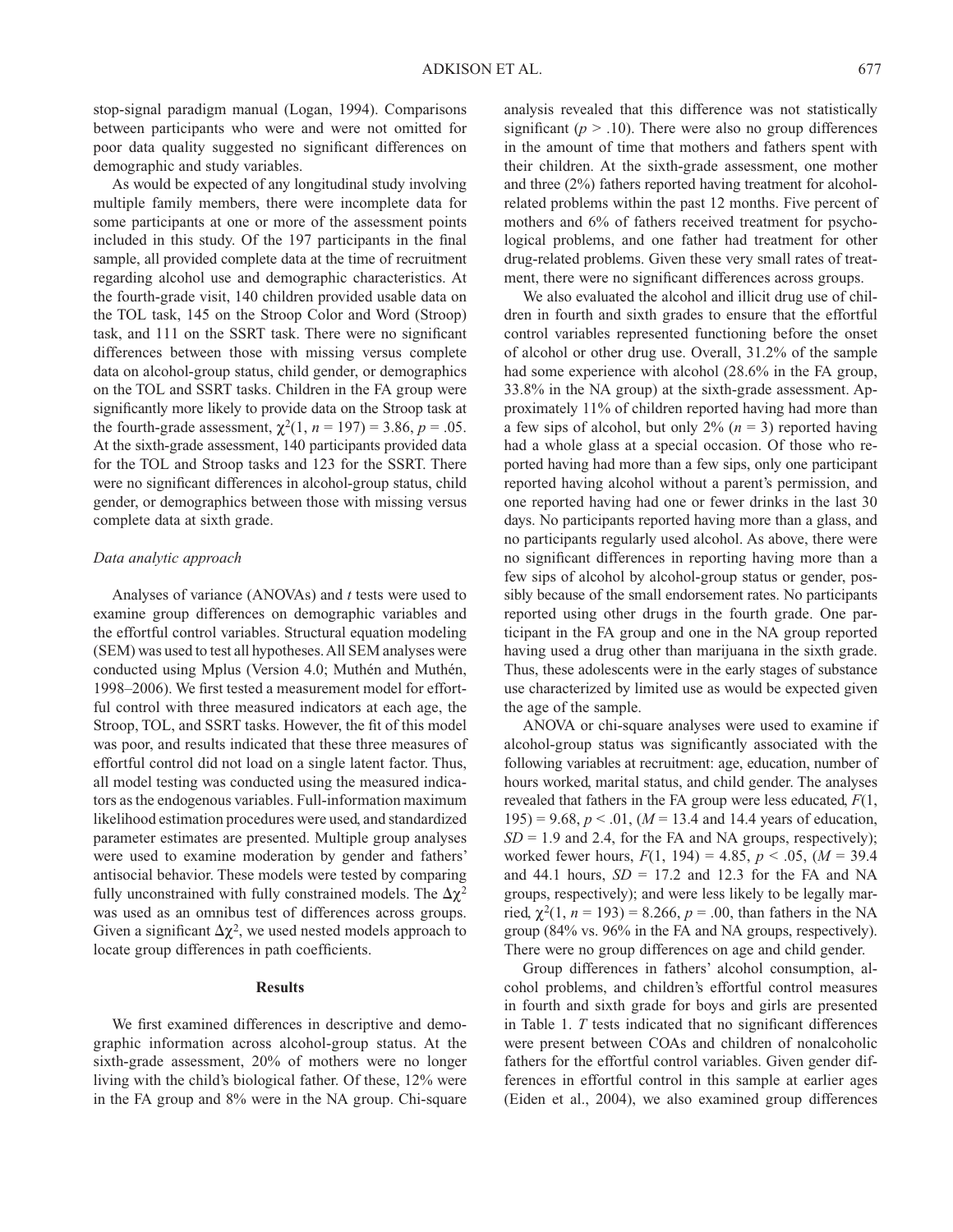| Variable                  |                   | Nonalcoholic |                   |        |                     | Alcoholic |                   |        |  |
|---------------------------|-------------------|--------------|-------------------|--------|---------------------|-----------|-------------------|--------|--|
|                           | <b>Boys</b>       |              | Girls             |        | <b>Boys</b>         |           | Girls             |        |  |
|                           | M                 | SD           | $\overline{M}$    | SD     | $\boldsymbol{M}$    | SD        | $\overline{M}$    | SD     |  |
| Paternal OFI              | 0.34 <sup>a</sup> | 0.69         | 0.22 <sup>b</sup> | 0.3    | 1.4 <sup>a</sup>    | 1.14      | 1.54 <sup>b</sup> | 1.26   |  |
| Paternal heavy drinking   | $0.48^{a}$        | 0.75         | $0.54^{b}$        | 0.93   | 3.4 <sup>a</sup>    | 1.89      | $3.13^{b}$        | 1.81   |  |
| Paternal alcohol symptoms | $0.11^a$          | 0.29         | 0.19 <sup>b</sup> | 0.49   | 14.11 <sup>a</sup>  | 22.35     | 7.52 <sup>b</sup> | 7.98   |  |
| Antisocial behavior       | $-3.43a$          | 7.4          | $-3.76b$          | 5.03   | 3.34 <sup>a</sup>   | 9.65      | $1.75^{b}$        | 6.85   |  |
| Stroop interference 4th   | 51.33c            | 7.39         | 55.64c            | 9.42   | 53.62               | 7.58      | 52.51             | 6.95   |  |
| Stroop interference 6th   | $49.65^{ac}$      | 6.74         | 52.93c            | 6.79   | 55.78 <sup>ad</sup> | 5.98      | $50.35^{d}$       | 5.54   |  |
| TOL standard score 4th    | 93.5              | 16.56        | 88.97             | 13.53  | 94.06               | 16.01     | 88.43             | 17.89  |  |
| TOL standard score 6th    | 98.26             | 13.9         | 97.29             | 11.86  | 91.53               | 16.28     | 95.27             | 12.83  |  |
| SSRT <sub>4th</sub>       | 342.01            | 119.66       | 319.45            | 120.18 | 328.07              | 116.29    | 378.41            | 158.45 |  |
| SSRT 6th                  | 319.19            | 134.23       | 300.00            | 120.23 | 278.31              | 107.1     | 302.97            | 121.4  |  |

TABLE 1. Group differences in alcohol problems and antisocial behavior at 12-month assessment, and inhibitory control tasks in fourth and sixth grade

*Notes:* Means with same superscripts are significantly different. Paternal heavy drinking was defined by a five-item measure that assessed the frequency of drinking six or more drinks, getting drunk, blacking out, passing out, and getting sick (standardized). Paternal alcohol symptoms were defined by how many times a problem had been experienced. QFI = Quantity–Frequency Index for alcohol consumption (number of occasions in past 30 days in which had 7–10 drinks); TOL = Tower of London task; SSRT = stop-signal reaction time task. *a*Represents significant differences between FA and NA boys; *b*Father alcoholic (FA) and nonalcoholic (NA) girls; *c*NA boys and girls; *d*FA boys and girls.

separately for boys and girls. *T* tests showed that sons of alcoholic and nonalcoholic fathers displayed no differences on the effortful control tasks in the fourth grade, although sons of alcoholics had significantly higher interference scores on the Stroop task,  $t(74) = 17.44$ ,  $p < .001$ , and marginally lower TOL standard scores,  $t(74) = 1.94$ ,  $p = .056$ , in the sixth grade. Sons did not differ on the SSRT in the sixth grade,  $t(74) = 1.81$ ,  $p > .05$ . There were no mean differences between daughters of alcoholic and nonalcoholic fathers on the Stroop, TOL, or SSRT task scores at either assessment. Within the NA group, girls performed better than boys on the Stroop task in the fourth grade,  $t(67)$  =  $-2.12, p < .05$ , and the sixth grade,  $t(68) = -2.01, p < .05$ . Within the FA group, girls performed better than boys on the Stroop task in sixth grade,  $t(68) = 3.93$ ,  $p < .001$ . No other significant group differences were identified.

TABLE 2. Correlations between study variables

 Correlations among study variables are reported in Table 2 by child gender. Among boys, paternal alcohol status was significantly associated with paternal antisocial behavior and Stroop interference scores in the sixth grade. Stroop interference scores in the fourth grade were associated with Stroop interference scores in the sixth grade. Among girls, paternal alcohol status was associated with paternal antisocial behavior. Fourth-grade Stroop scores and TOL performance were associated with sixth-grade Stroop interference scores. Fourth-grade SSRT scores were marginally associated with SSRT scores in the sixth grade ( $p = .055$ ).

# *Structural equation modeling*

We first examined the fit of the overall conceptual model, with fathers' alcohol-group status at 12 months as the ex-

| $1.0000 \pm 0.00101010000$      |           |         |          |         |         |         |      |  |  |  |  |  |
|---------------------------------|-----------|---------|----------|---------|---------|---------|------|--|--|--|--|--|
| Variables                       | 1.        | 2.      | 3.       | 4.      | 5.      | 6.      | 7.   |  |  |  |  |  |
| <b>Boys</b>                     |           |         |          |         |         |         |      |  |  |  |  |  |
| 1. Paternal alcohol status      |           |         |          |         |         |         |      |  |  |  |  |  |
| 2. Paternal antisocial behavior | $.371**$  |         |          |         |         |         |      |  |  |  |  |  |
| 3. Stroop interference 4th      | .153      | .000    |          |         |         |         |      |  |  |  |  |  |
| 4. Stroop interference 6th      | $.437***$ | $-.089$ | $.419**$ |         |         |         |      |  |  |  |  |  |
| 5. TOL standard score 4th       | .017      | .053    | .164     | .120    |         |         |      |  |  |  |  |  |
| 6. TOL standard score 6th       | $-.220$   | $-.050$ | .206     | $-.007$ | .140    |         |      |  |  |  |  |  |
| 7. SSRT 4th                     | $-.060$   | $-.157$ | $-.185$  | $-.010$ | $-.177$ | $-.099$ |      |  |  |  |  |  |
| 8. SSRT 6th                     | $-.169$   | $-.005$ | .099     | .045    | $-.042$ | .051    | .058 |  |  |  |  |  |
| Girls                           |           |         |          |         |         |         |      |  |  |  |  |  |
| 1. Paternal alcohol status      |           |         |          |         |         |         |      |  |  |  |  |  |
| 2. Paternal antisocial behavior | $.423***$ |         |          |         |         |         |      |  |  |  |  |  |
| 3. Stroop interference 4th      | $-.189$   | $-.125$ |          |         |         |         |      |  |  |  |  |  |
| 4. Stroop interference 6th      | $-.208$   | $-.097$ | $.450**$ |         |         |         |      |  |  |  |  |  |
| 5. TOL standard score 4th       | $-.017$   | $-.143$ | $-.018$  | $.302*$ |         |         |      |  |  |  |  |  |
| 6. TOL standard score 6th       | $-.083$   | $-.097$ | .149     | .137    | $-.013$ |         |      |  |  |  |  |  |
| 7. SSRT 4th                     | .209      | .091    | $-.123$  | $-.114$ | .123    | $-.102$ |      |  |  |  |  |  |
| 8. SSRT 6th                     | .012      | $-.121$ | .013     | .122    | .134    | .055    | 284† |  |  |  |  |  |
|                                 |           |         |          |         |         |         |      |  |  |  |  |  |

*Notes:* 4th = fourth grade; 6th = sixth grade; TOL = Tower of London task; SSRT = stop-signal reaction time task  $\uparrow p < .10; \, \uparrow p < .05; \, \uparrow \uparrow p < .01; \, \uparrow \uparrow \uparrow p < .001.$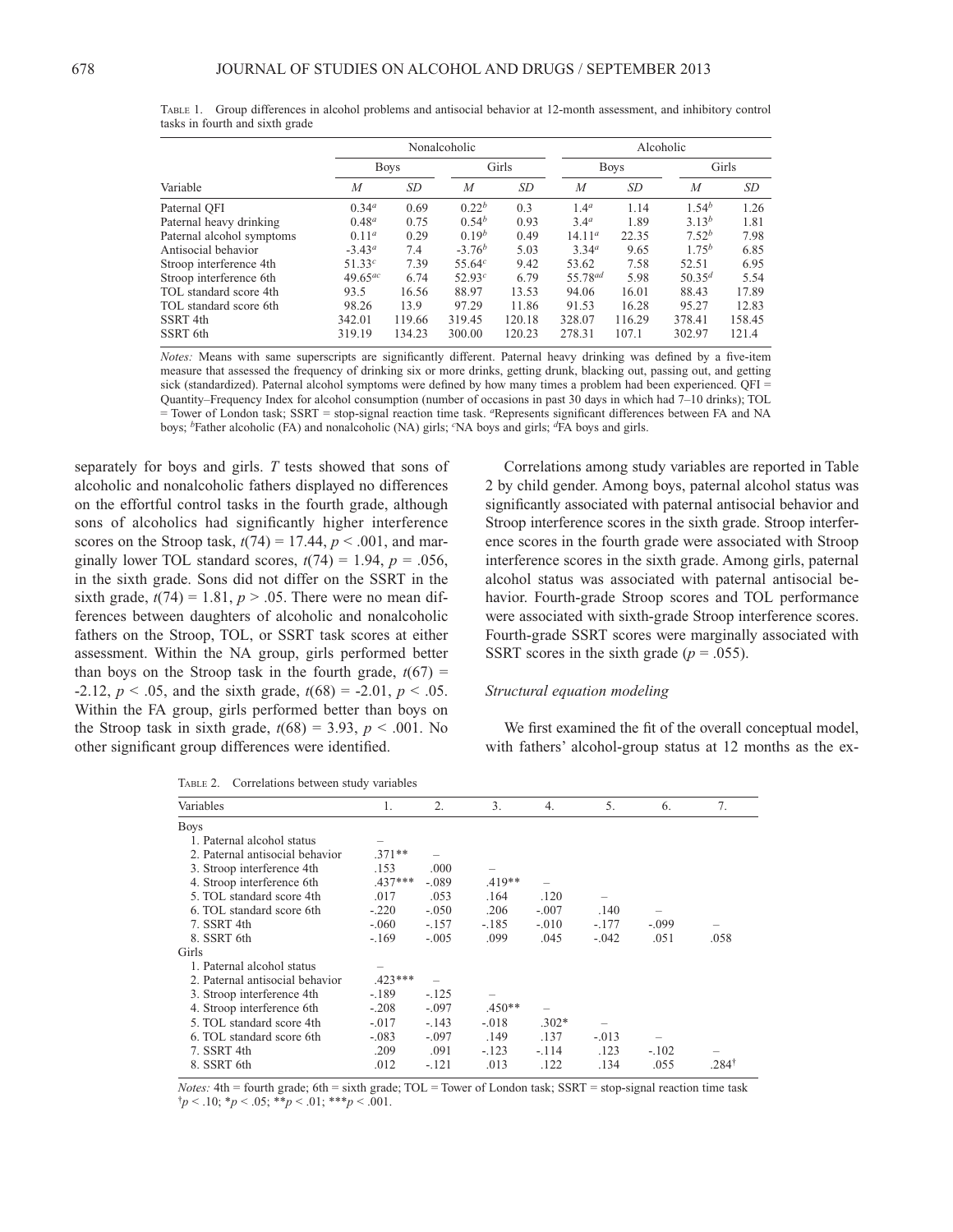

FIGURE 1. Results from structural equations modeling for the full sample. The numbers represent standardized path coefficients. Nonsignificant paths are included in the model in dashed lines. The error terms for the endogenous variables are not included in the figure. RT = reaction time.  $*_{p}$  < .05;  $*_{p}$  < .10.

ogenous variable and children's effortful control measures at fourth and sixth grade as the endogenous variables. This model included a path from the exogenous variable to the fourth-grade effortful control measures and the autoregressive paths from each fourth-grade measure to the corresponding sixth-grade measure, and covariances among the within-time disturbances of the three effortful control measures. Goodness of fit indices revealed that the model did not fit the data well,  $\chi^2(9, n = 197) = 19.92, p < .05$ (comparative fit index  $[CFI] = .59$ ; root mean square error of approximation [RMSEA] = .08). None of the within-time covariances among residuals were significant. These nonsignificant covariances were trimmed in the next model, but this also did not fit the data well,  $\chi^2(15, n = 197) = 23.79, p = .07$  $(CFI = .67; RMSEA = .06)$ . We next added direct paths from fathers' alcohol-group status to the three effortful control measures at sixth grade. Results indicated a significant improvement in model fit,  $\Delta \chi^2(3, n = 197) = 9.72, p < .05$ . This final overall model fit the data well,  $\chi^2(12, n = 197) = 14.07$ ,  $p = .30$  (CFI = .93; RMSEA = .03). Fathers' alcohol-group status was associated with higher Stroop interference scores and a lower TOL standard score in sixth grade, indicating lower effortful control among children in the FA group on

these two measures (Figure 1). Father's alcohol-group status was not, however, associated with performance on the SSRT task.

 In the next step, we used multiple group analysis to examine if fathers' antisocial behavior moderated the association between alcohol-group status and children's effortful control. We first examined fit indices for a fully unconstrained model for boys and girls and compared this unconstrained model with a fully constrained model. These two nested models were not significantly different from each other,  $\Delta \chi^2(23, n =$  $197$ ) = 17.80,  $p > .05$ . Thus, fathers' antisocial behavior did not moderate the association between alcohol-group status and children's effortful control.

 We then used multiple group analysis to examine whether child gender moderated the association between alcoholgroup status and children's effortful control. We first examined fit indices for a fully unconstrained model for boys and girls and compared this unconstrained model with a fully constrained model. These two nested models were significantly different from each other,  $\Delta \chi^2(9, n = 197) = 19.88$ ,  $p < .05$ . Chi-square difference tests indicated that the paths from alcohol-group status to Stroop interference scores in fourth and sixth grades and to the TOL standard score at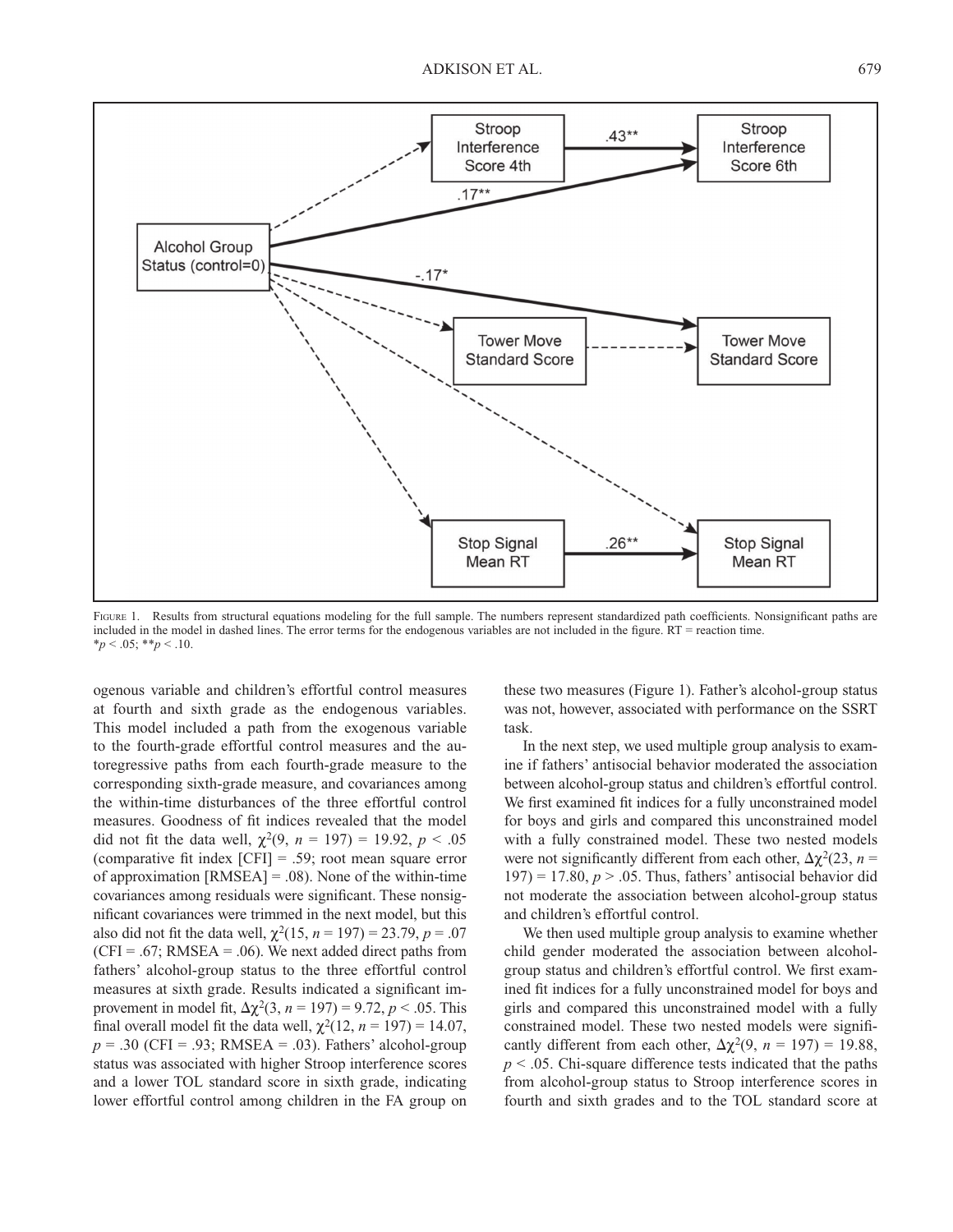![](_page_6_Figure_1.jpeg)

FIGURE 2. Results from structural equations modeling for boys. RT = reaction time.  $\uparrow p < .10; \uparrow p < .05; \uparrow \uparrow p < .01.$ 

![](_page_6_Figure_3.jpeg)

FIGURE 3. Results from structural equations modeling for girls. RT = reaction time.  $*_{p}$  < .05;  $*_{p}$  < .01.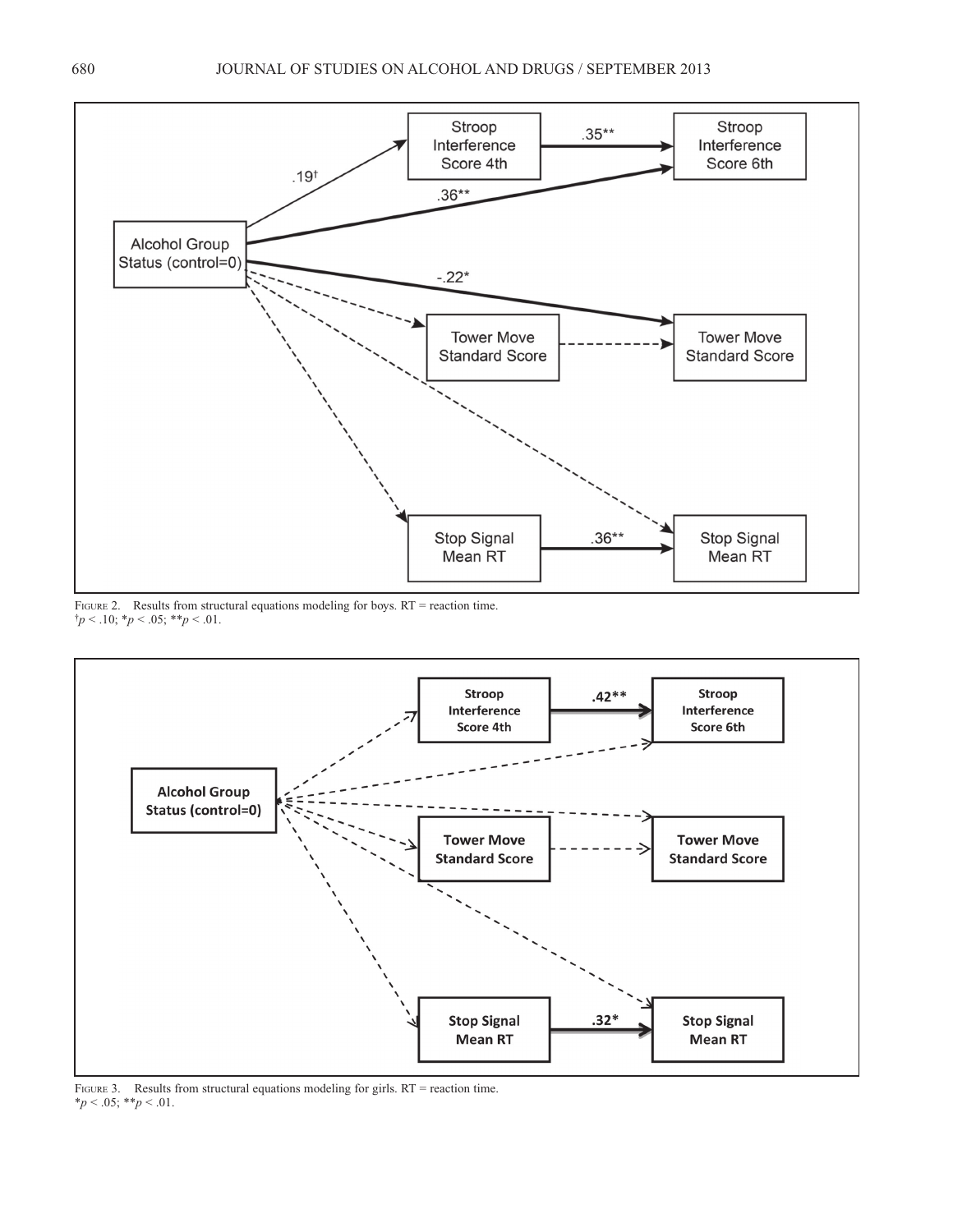sixth grade should be freely estimated for boys and girls. In the final multiple-group model, these three paths were freely estimated and all other paths, covariances, and error variances were constrained. This model fit the data well,  $\chi^2(30,$ *n* = 197) = 29.63, *p* = .49 (CFI = .99; RMSEA = .00). The significant parameter estimates in this final model for boys are depicted in Figure 2. Fathers' alcohol-group status was associated with higher Stroop interference scores and lower standard scores on the TOL task in sixth grade, indicating lower effortful control for boys. The association between fathers' alcohol group status and Stroop interference scores in fourth grade approached significance  $(p < .10)$ . However, alcohol-group status was not associated with boys' performance on the SSRT task. The significant parameter estimates for the final model for girls are presented in Figure 3. Fathers' alcohol-group status was not significantly associated with effortful control measures in the fourth or the sixth grade for girls.

#### **Discussion**

 We hypothesized that children in the FA group would have lower effortful control, that this association would be stronger for boys, and that fathers' antisocial behavior would moderate the association between fathers' alcohol-group status and children's effortful control. Our results were partially supportive of these hypotheses.

Boys in the FA group had significantly lower effortful control compared with boys in the control group. This result extends on findings from an earlier analysis of the preschool wave of the current sample, which indicated that 2- to 3-year-old sons in the FA group had lower effortful control than sons of controls (Eiden et al., 2004). The current results indicate that the association between father's alcohol problems and son's effortful control continues to be apparent later in childhood. Although lower effortful control seemed to be attenuated in middle childhood (fourth grade) compared with a previous assessment with this sample during the preschool period, it reemerged again in early adolescence (sixth grade), which suggests that sons of alcoholics may be particularly vulnerable to poor self-regulatory strategies. However, inconsistent with previous research, we did not find a significant relationship between FA group status and response-inhibition scores on the SSRT task at either the fourth- or the sixth-grade assessment. Results from the Michigan Longitudinal Study indicated that 3-year-old sons of alcoholics acted more impulsively on a delay-of-gratification task (Fitzgerald et al., 1993) and that 12- to 15-year-old sons of alcoholics had lower response-inhibition scores on the SSRT task compared with sons of controls (Nigg et al., 2004). It is possible that group differences as a function of FA group status will emerge in later adolescence. Examination of group differences in developmental trajectories for response inhibition and the role of these trajectories in predicting adolescent risky behaviors may be an area for future research.

Consistent with earlier findings (Eiden et al., 2004), we did not find a relationship between father's alcohol status and daughter's level of effortful control. It may be that social learning processes (e.g., modeling) are particularly strong between fathers and sons and less so for fathers and daughters. It is also possible that, whereas associations between father's alcohol status and son's effortful control may be strong, similar social learning mechanisms may operate between mothers and daughters. Future research should assess this important relationship and how social learning variables play into this process.

 Contrary to expectations, fathers' antisocial behavior did not moderate the association between fathers' alcohol-group status and effortful control. Results are similar to those reported by Nigg and colleagues (2004), indicating few differences on effortful control measures at 12–15 years of age between sons of antisocial fathers with alcohol problems and those in the control group. We had also expected that our measures of effortful control would load on a single latent factor, although they did not. These measures of effortful control also reflect executive function in the cognitive domain (Nigg et al., 2004). As noted by previous researchers, executive function is not a unitary construct, and although our measures were narrow in their focus on response inhibition and regulation aspects of executive function, they need to be understood at the component level.

 In the current study, there was surprisingly little stability in the TOL measure from fourth to sixth grade, and the stability coefficient (auto-correlation) between the fourth- and sixth-grade SSRTs was low. One explanation for the difference in stability coefficients may be that stability is higher when measures of effortful control are based on parent or child perceptions but lower when behavioral measures of task performance are used. For instance, in one of the few studies examining changes in effortful control across this period, Lengua (2006) reported high stability in effortful control across a 1-year period among a sample of third through fifth graders. Another explanation may be that stability is higher when the sample consists of a range of ages such as third through fifth grades, and higher across a 1-year period that does not encompass a significant developmental transition, the transition from elementary to middle school.

 In evaluating the results of this study, several limitations should be considered. First, our measures of effortful control were based on task performance alone. Although this has the advantage of objectivity, the results may have been different if measures of parent and child report were included. Second, it is possible that alcohol problems and effortful control are both associated with similar genetic risk factors. However, we were unable to evaluate parental effortful control at this time, precluding a test of this possibility. Third, these results may not be generalizable to families of single mothers who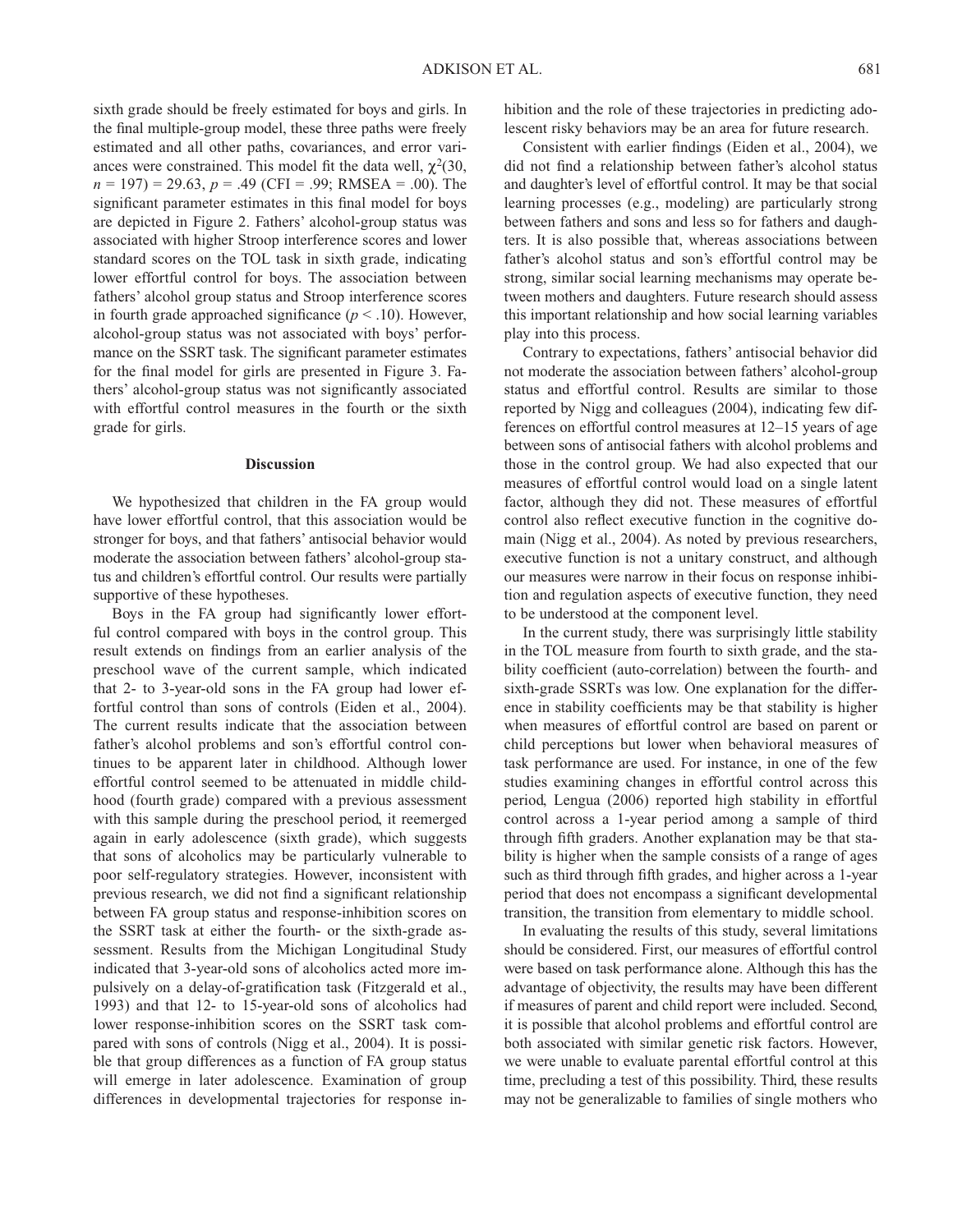separated from or never lived with a partner who had alcohol problems. One eligibility requirement at the time of recruitment when the child was 12 months old was that biological parents had been living together since the child's birth. This was a crucial design feature that allowed us to examine the association between fathers' alcohol problems on family functioning, parenting, and child development. However, this limits generalizability of our findings to families who were intact when the child was 1 year old. This study is also limited to families in which only the father has an alcohol use problem. Therefore, the current research is not generalizable to families in which the mother has an alcohol use problem and the father does not or families in which both parents have an alcohol use problem. Indeed, it is likely that mother's alcohol use status and level of effortful control have important implications for the development of effortful control in childhood, although our research did not evaluate this association.

Despite these limitations, the study fills an important gap in the literature. Results indicate that boys of fathers with alcohol problems continue to be at greater risk for selfregulatory difficulties even following the preschool period. This raises the possibility that intervening with these families may facilitate higher self-regulation among these boys. Importantly, these results were not limited to fathers who had both alcohol problems and high antisocial behavior. Further research is needed to determine whether these aspects of self-regulation are predictive of risky health behaviors including substance use as the children transition into high school.

## **References**

- Albert, D., & Steinberg, L. (2011). Age differences in strategic planning as indexed by the Tower of London. *Child Development, 82,* 1501–1517.
- American Psychiatric Association. (2000). *Diagnostic and statistical manual of mental disorders, text revision* (4th ed.). Washington, DC: Author.
- Andreasen, N. C., Rice, J., Endicott, J., Coryell, W., Grove, W. M., & Reich, T. (1987). Familial rates of affective disorder: A report from the National Institute of Mental Health Collaborative Study. *Archives of General Psychiatry, 44,* 461–469.
- Anthony, J. C., Warner, L. A., & Kessler, R. C. (1994). Comparative epidemiology of dependence on tobacco, alcohol, controlled substances, and inhalants: Basic findings from the National Comorbidity Survey. *Experimental and Clinical Psychopharmacology, 2,* 244–268.
- Best, J. R., & Miller, P. H. (2010). A developmental perspective on executive function. *Child Development, 81,* 1641–1660.
- Carbonneau, R., Tremblay, R. E., Vitaro, F., Dobkin, P. L., Saucier, J.-F., & Pihl, R. O. (1998). Paternal alcoholism, paternal absence and the development of problem behaviors in boys from age six to twelve years. *Journal of Studies on Alcohol, 59,* 387–398.
- Culbertson, W. C., & Zillmer, E. A. (2001). *Tower of London-Drexel University (TOL<sup>DX</sup>)*. North Tonawanda, NY: Multi-Health Systems.
- Eiden, R. D., Edwards, E. P., & Leonard, K. E. (2004). Predictors of effortful control among children of alcoholic and nonalcoholic fathers. *Journal of Studies on Alcohol, 65,* 309–319.
- Eiden, R. D., Edwards, E. P., & Leonard, K. E. (2007). A conceptual model for the development of externalizing behavior problems among kinder-

garten children of alcoholic families: Role of parenting and children's self-regulation. *Developmental Psychology, 43,* 1187–1201.

- Else-Quest, N. M., Hyde, J. S., Goldsmith, H. H., & Van Hulle, C. A. (2006). Gender differences in temperament: A meta-analysis. *Psychological Bulletin, 132,* 33–72.
- Fitzgerald, H. E., Sullivan L. A., Ham, H. P., Zucker, R. A., Bruckel, S., Schneider, A. M., & Noll, R. B. (1993). Predictors of behavior problems in three-year-old sons of alcoholics: Early evidence for the onset of risk. *Child Development, 64,* 110–123.
- Fitzgerald, H. E., Davies, W. H., & Zucker, R. A. (2002). Growing up in an alcoholic family: Structuring pathways for risk aggregation and theorydriven intervention. In R. J. McMahon & R. D. Peters (Eds.), *The effects of parental dysfunction on children* (pp. 127–146). New York, NY: Kluwer Academic/Plenum.
- Giancola, P. R., & Tarter, R. E. (1999). Executive cognitive functioning and risk for substance abuse. *Psychological Science, 10,* 203–205.
- Golden, C. J. (2003). *Stroop Color and Word Test: Children's Version for Ages 5–14.* Wood Dale, IL: Stoeltin.
- Ivanov, I., Schulz, K. P., London, E. D., & Newcorn, J. H. (2008). Inhibitory control deficits in childhood and risk for substance use disorders: A review. *American Journal of Drug and Alcohol Abuse, 34,* 239–258.
- Kochanska, G., & Knaack, A. (2003). Effortful control as a personality characteristic of young children: Antecedents, correlates, and consequences. *Journal of Personality, 71,* 1087–1112.
- Kochanska, G., Murray, K., Jacques, T. Y., Koenig, A. L., & Vandegeest, K. A. (1996). Inhibitory control in young children and its role in emerging internalization. *Child Development, 67,* 490–507.
- Lengua, L. J. (2006). Growth in temperament and parenting as predictors of adjustment during children's transition to adolescence. *Developmental Psychology, 42,* 819–832.
- Lewis, M., & Kestler, L. (2012). *Gender differences in prenatal substance exposure.* Washington, DC: American Psychological Association.
- Logan, G. D. (1994). On the ability to inhibit thought and action: A users' guide to the stop signal paradigm. In D. Dagenbach & T. H. Carr (Eds.), *Inhibitory processes in attention, memory, and language* (pp. 189–239). San Diego, CA: Academic Press.
- Loukas, A., Zucker, R. A., Fitzgerald, H. E., & Krull, J. L. (2003). Developmental trajectories of disruptive behavior problems among sons of alcoholics: Effects of parent psychopathology, family conflict, and child undercontrol. *Journal of Abnormal Psychology, 112,* 119–131.
- Muthén, L. K., & Muthén, B. O. (1998–2006). *Mplus user's guide,* (Version 4.0). Los Angeles, CA: Author.
- Nigg, J. T., Blaskey, L. G., Huang-Pollock, C. L., & Rappley, M. D. (2002). Neuropsychological executive functions and DSM-IV ADHD subtypes. *Journal of the American Academy of Child and Adolescent Psychiatry, 41,* 59–66.
- Nigg, J. T., Glass, J. M., Wong, M. M., Poon, E., Jester, J. M., Fitzgerald, H. E., . . . Zucker, R. A. (2004). Neuropsychological executive functioning in children at elevated risk for alcoholism: findings in early adolescence. *Journal of Abnormal Psychology, 113,* 302–314.
- Nigg, J. T., Wong, M. M., Martel, M. M., Jester, J. M., Puttler, L. I., Glass, J. M., . . . Zucker, R. A. (2006). Poor response inhibition as a predictor of problem drinking and illicit drug use in adolescents at risk for alcoholism and other substance use disorders. *Journal of the American Academy of Child & Adolescent Psychiatry, 45,* 468–475.
- Puttler, L. I., Zucker, R. A., Fitzgerald, H. E., & Bingham, C. R. (1998). Behavioral outcomes among children of alcoholics during the early and middle childhood years: Familial subtype variations. *Alcoholism: Clinical and Experimental Research, 22,* 1962–1972.
- Rothbart, M. K., Ahadi, S. A., & Hershey, K. L. (1994). Temperament and social behavior in childhood. *Merrill-Palmer Quarterly, 40,* 21–39.
- Rothbart, M. K., & Bates, J. E. (1998). Temperament. In N. Eisenberg & W. Damon (Eds.), *Handbook of child psychology* (5th ed., Vol. 3: Social,